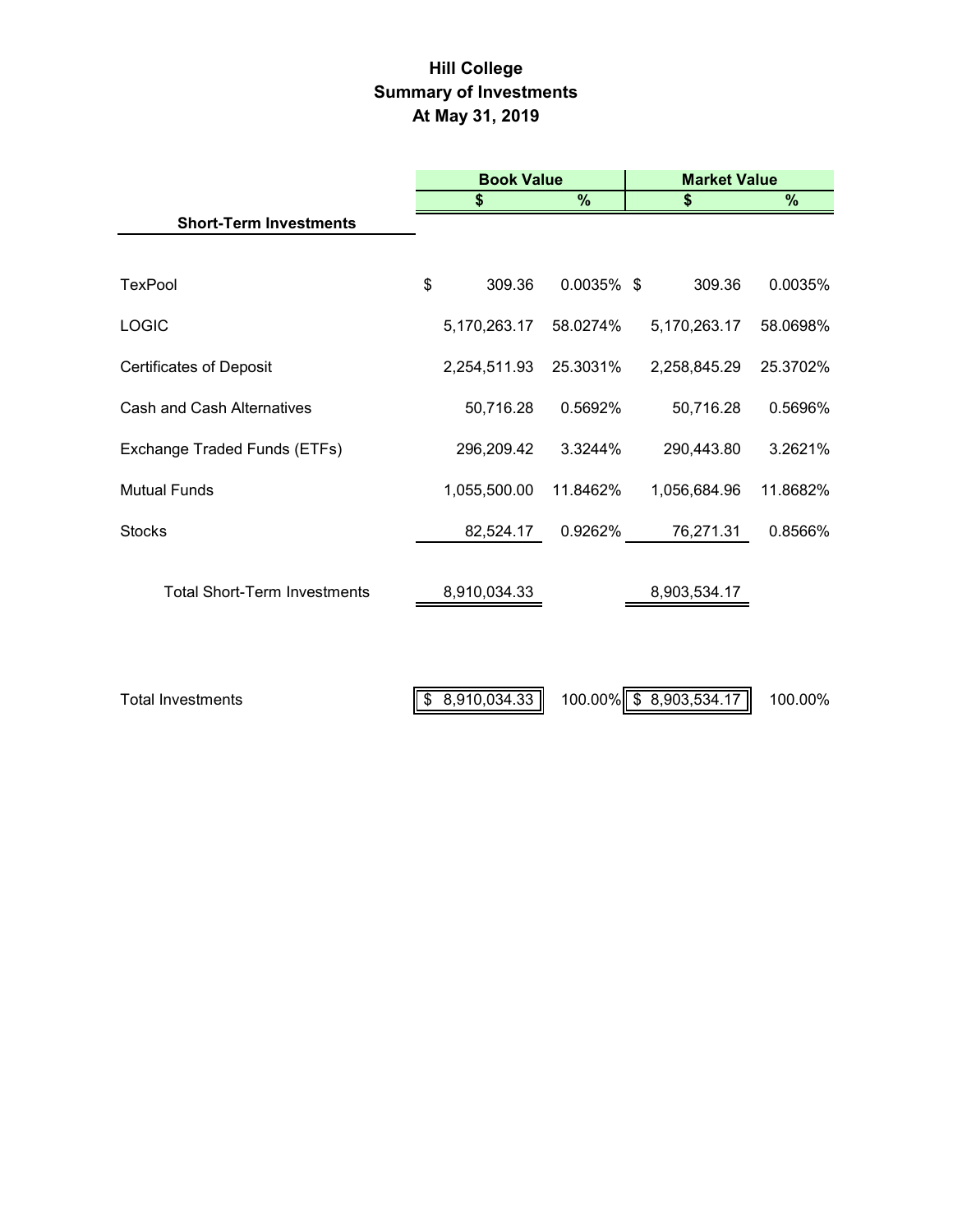## **Hill College Operating Fund Summary of Investments At May 31, 2019**

|                                     | <b>Book Value</b> |               | <b>Market Value</b> |          |  |
|-------------------------------------|-------------------|---------------|---------------------|----------|--|
|                                     |                   | $\frac{9}{6}$ | 55                  | %        |  |
| <b>Short-Term Investments</b>       |                   |               |                     |          |  |
| <b>TexPool</b>                      | \$<br>309.36      | 0.0045%       | 309.36              | 0.0045%  |  |
| <b>LOGIC</b>                        | 5,170,263.17      | 75.1917%      | 5,170,263.17        | 75.1551% |  |
| <b>Certificates of Deposit</b>      | 1,705,535.93      | 24.8038%      | 1,708,889.26        | 24.8404% |  |
| <b>Total Short-Term Investments</b> | 6,876,108.46      |               | 6,879,461.79        |          |  |
| <b>Total Investments</b>            | 6,876,108.46      | 100.00%       | 6,879,461.79        | 100.00%  |  |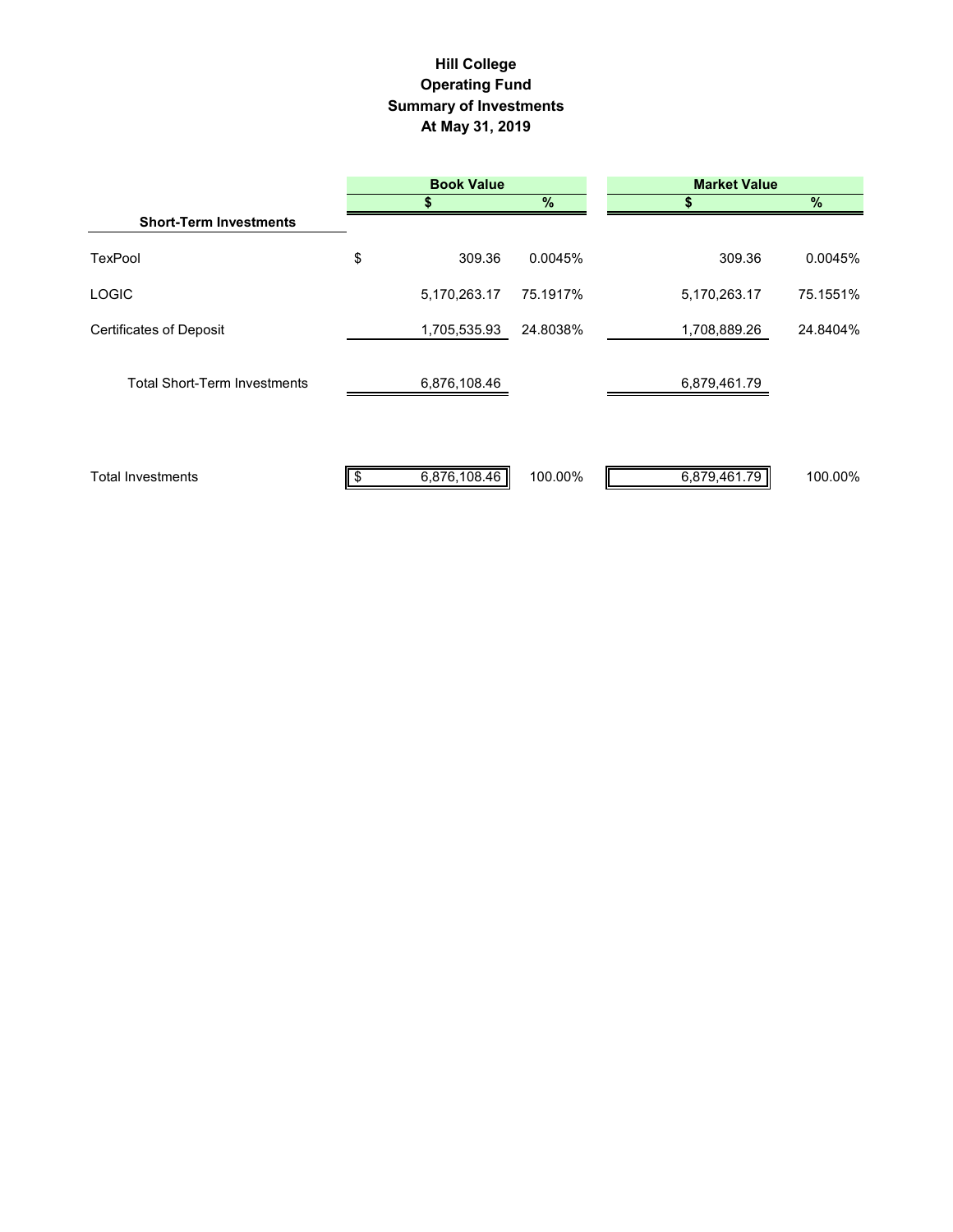#### **Summary of Investments At May 31, 2019 Hill College Endowment Fund**

|                                     |               | <b>Book Value</b> |           |    | <b>Market Value</b> |           |  |  |
|-------------------------------------|---------------|-------------------|-----------|----|---------------------|-----------|--|--|
|                                     |               |                   | %         |    |                     | $\%$      |  |  |
| <b>Short-Term Investments</b>       |               |                   |           |    |                     |           |  |  |
| Cash and Cash Alternatives          | \$            | 50,716.28         | 3.3041%   | \$ | 50,716.28           | 3.3276%   |  |  |
| Exchange Traded Funds (ETFs)        |               | 296,209.42        | 19.2977%  |    | 290,443.80          | 19.0566%  |  |  |
| <b>Certificates of Deposit</b>      |               | 50,000.00         | 3.2574%   |    | 49,998.50           | 3.2805%   |  |  |
| <b>Mutual Funds</b>                 |               | 1,055,500.00      | 68.7645%  |    | 1,056,684.96        | 69.3311%  |  |  |
| <b>Stocks</b>                       |               | 82,524.17         | 5.3763%   |    | 76,271.31           | 5.0043%   |  |  |
| <b>Total Short-Term Investments</b> |               | 1,534,949.87      | 100.0000% |    | 1,524,114.85        | 100.0000% |  |  |
| <b>Total Investments</b>            | $\sqrt[6]{2}$ | 1,534,949.87      | 25.86%    |    | 1,524,114.85        | 25.66%    |  |  |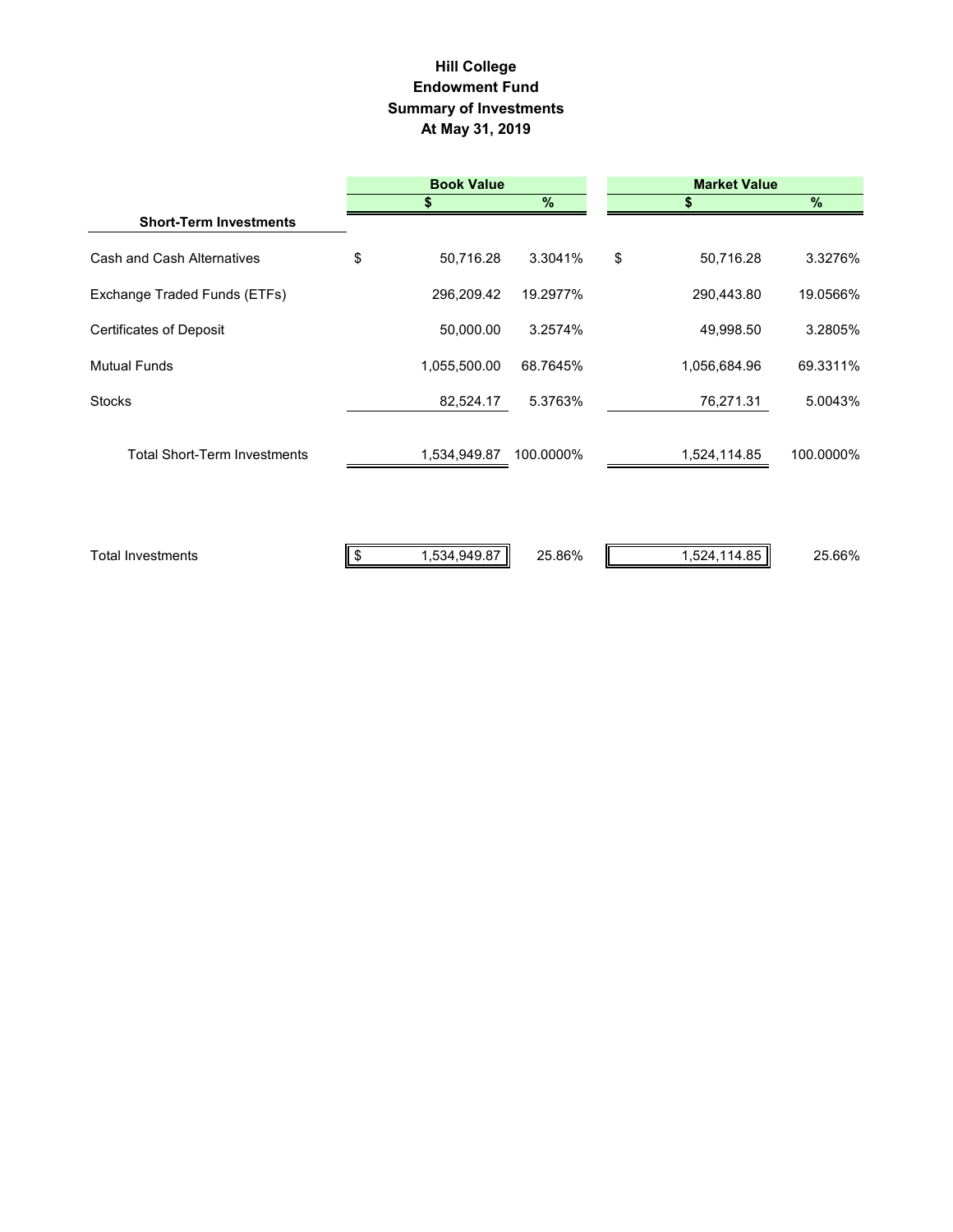### **Summary of Investments At May 31, 2019 Special Revenue Fund Hill College**

|                                     | <b>Book Value</b>    |                 | <b>Market Value</b> |            |  |
|-------------------------------------|----------------------|-----------------|---------------------|------------|--|
|                                     |                      | $\overline{\%}$ |                     | $\sqrt{2}$ |  |
| <b>Short-Term Investments</b>       |                      |                 |                     |            |  |
| <b>TexPool</b>                      | \$<br>$\blacksquare$ | 0.0000%         | -                   | 0.0000%    |  |
| <b>LOGIC</b>                        | $\blacksquare$       | 0.0000%         |                     | 0.0000%    |  |
| <b>Certificates of Deposit</b>      | 498,976.00           | 100.0000%       | 499,957.53          | 100.0000%  |  |
| <b>Total Short-term Investments</b> | 498,976.00           |                 | 499,957.53          |            |  |
| <b>Total Investments</b>            | 498,976.00           | 100.00%         | 499,957.53          | 100.00%    |  |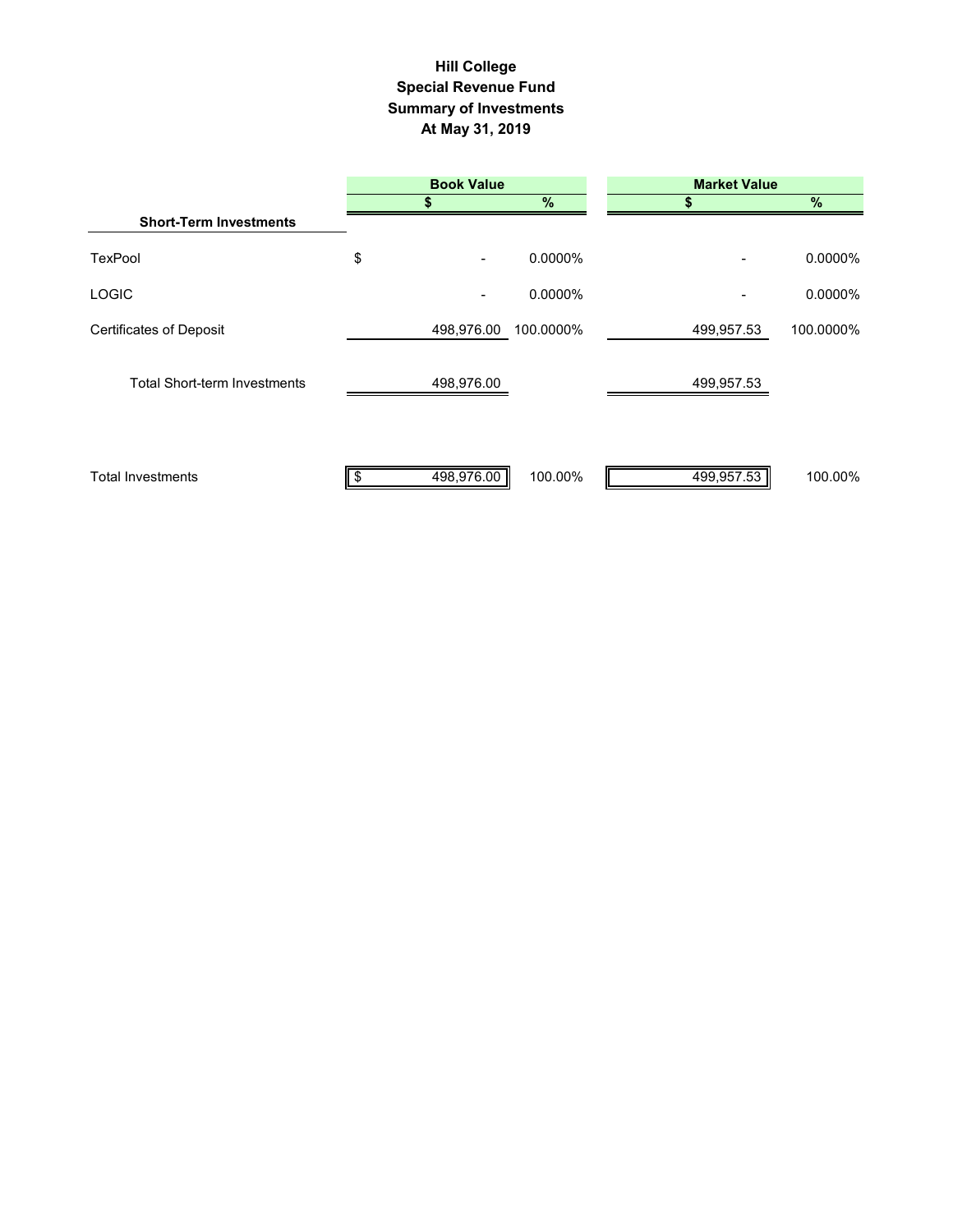### **Hill College Operating Fund Statement of Changes in Investment Assets Quarter Ended May 31, 2019**

|                                                       | <b>Book Value</b><br><b>Market Value</b> |                                 |  |
|-------------------------------------------------------|------------------------------------------|---------------------------------|--|
| <b>Beginning Investment Assets - 2/28/19</b>          |                                          | \$ 6,834,477.66 \$ 6,837,537.96 |  |
| Receipts\Contributions                                |                                          |                                 |  |
| Investment Income                                     | 41,630.80                                | 38.570.50                       |  |
| Accrued Interest Income                               |                                          | 3,353.33                        |  |
| <b>Distribution</b>                                   |                                          |                                 |  |
| Net Realized Gains (Losses)                           |                                          |                                 |  |
| Changes in Net Unrealized Appreciation/(Depreciation) |                                          |                                 |  |
| <b>Ending Investment Assets - 5/31/19</b>             |                                          | \$ 6.876.108.46 \$ 6.879.461.79 |  |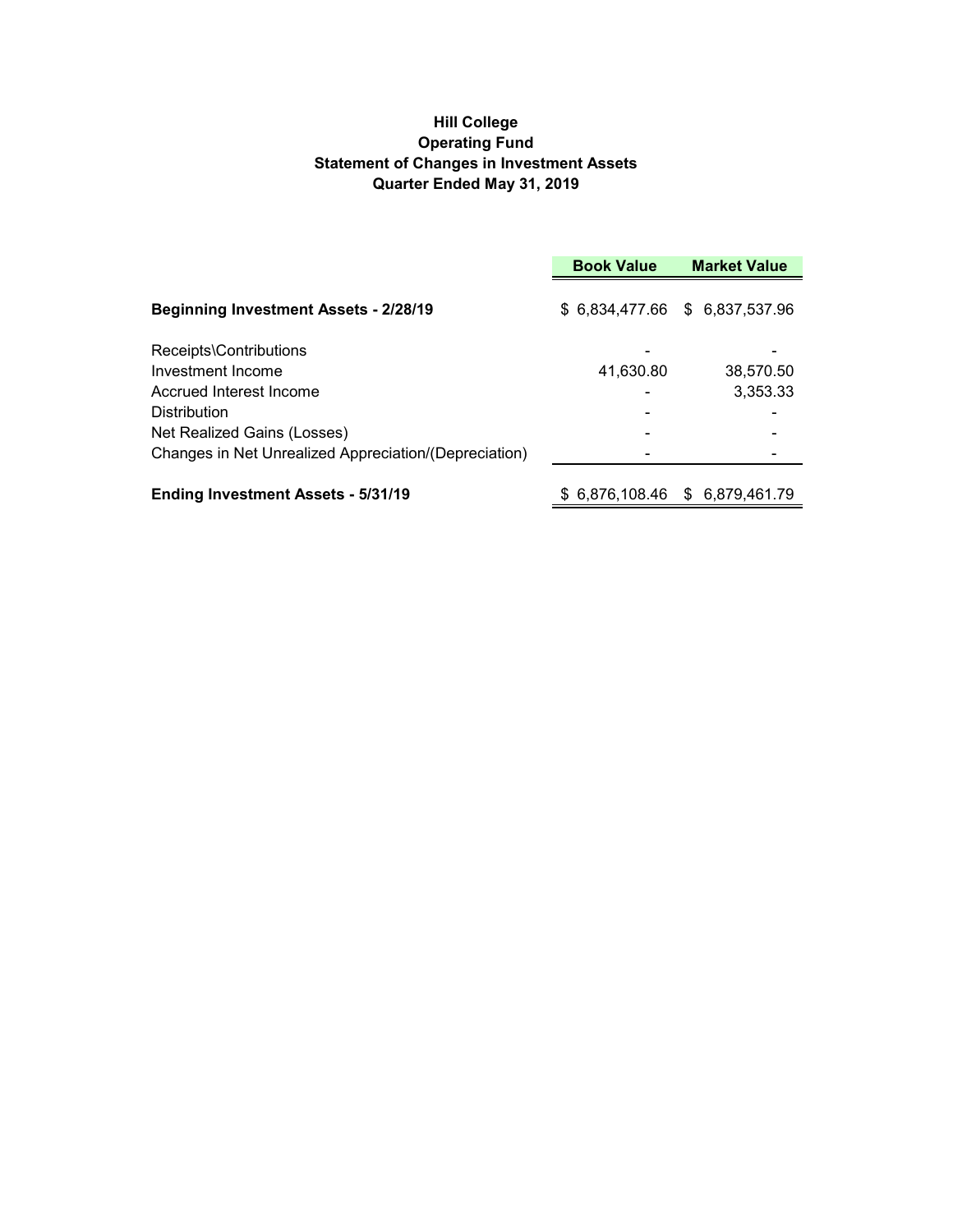### **Hill College Endowment Fund Statement of Changes in Investment Assets Quarter Ended May 31, 2019**

|                                                       | <b>Book Value</b> |                | <b>Market Value</b> |              |
|-------------------------------------------------------|-------------------|----------------|---------------------|--------------|
| <b>Beginning Investment Assets - 2/28/19</b>          | \$                | 52.47          | - \$                | 52.47        |
| Receipts\Contributions                                |                   | 1,887,336.71   |                     | 1,887,336.71 |
| Investment Income                                     |                   | 2,113.16       |                     | 2,113.16     |
| Accrued Interest Income                               |                   |                |                     |              |
| <b>Distribution</b>                                   |                   | (354,552.47)   |                     | (354,552.47) |
| Net Realized Gains (Losses)                           |                   |                |                     |              |
| Changes in Net Unrealized Appreciation/(Depreciation) |                   |                |                     | (10,835.02)  |
| <b>Ending Investment Assets - 5/31/19</b>             |                   | \$1.534.949.87 | \$.                 | 1,524,114.85 |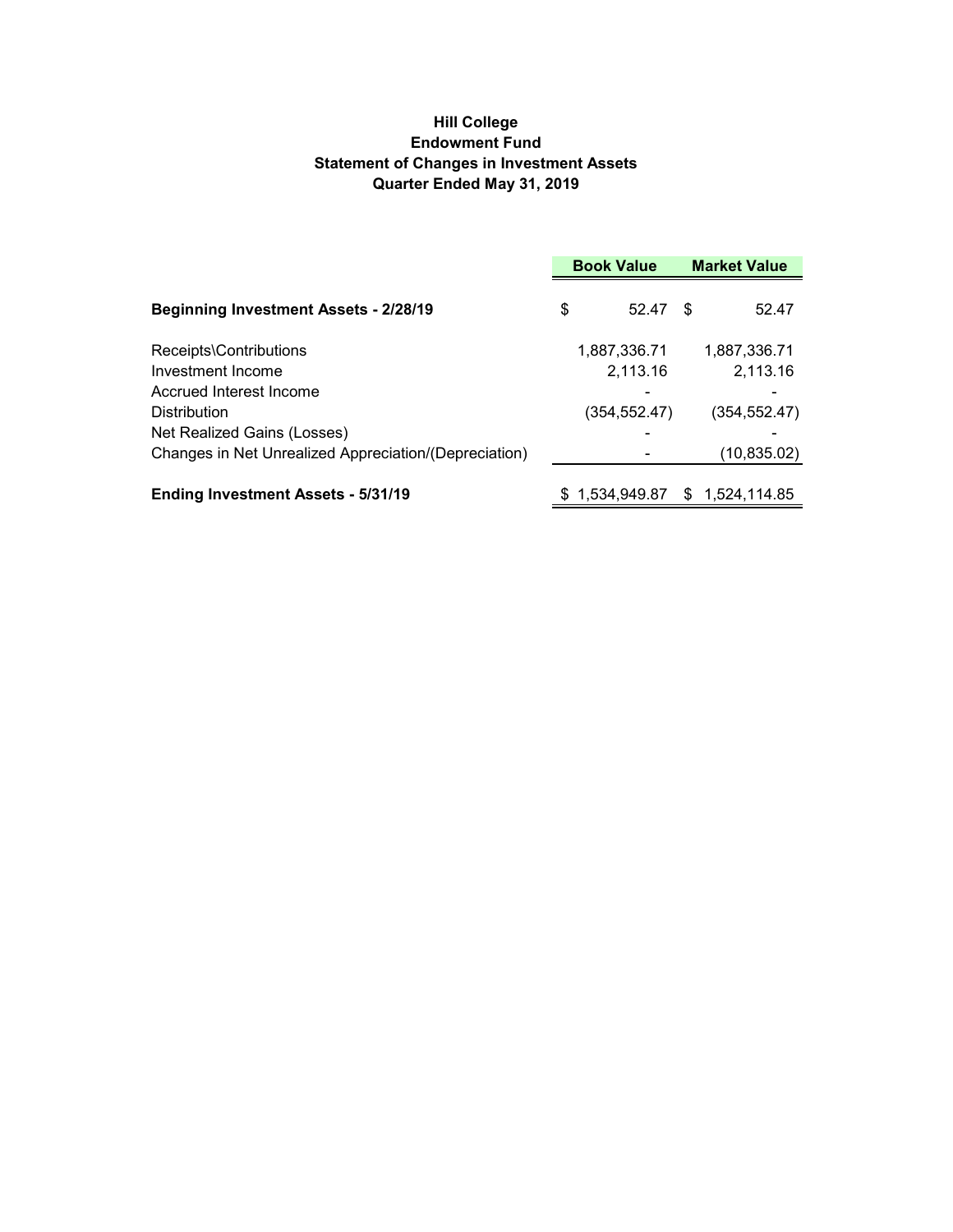### **Hill College Interest & Sinking Fund Statement of Changes in Investment Assets Quarter Ended May 31, 2019**

|                                                       | <b>Book Value</b> |             | <b>Market Value</b> |        |
|-------------------------------------------------------|-------------------|-------------|---------------------|--------|
| <b>Beginning Investment Assets - 2/28/19</b>          | \$                | 1.20        | - \$                | 1.20   |
| Receipts\Contributions                                |                   |             |                     |        |
| Investment Income                                     |                   |             |                     |        |
| Accrued Interest Income                               |                   |             |                     |        |
| <b>Distribution</b>                                   |                   | (1.20)      |                     | (1.20) |
| Net Realized Gains (Losses)                           |                   |             |                     |        |
| Changes in Net Unrealized Appreciation/(Depreciation) |                   |             |                     |        |
| <b>Ending Investment Assets - 5/31/19</b>             |                   | $(0.00)$ \$ |                     | 0.00   |